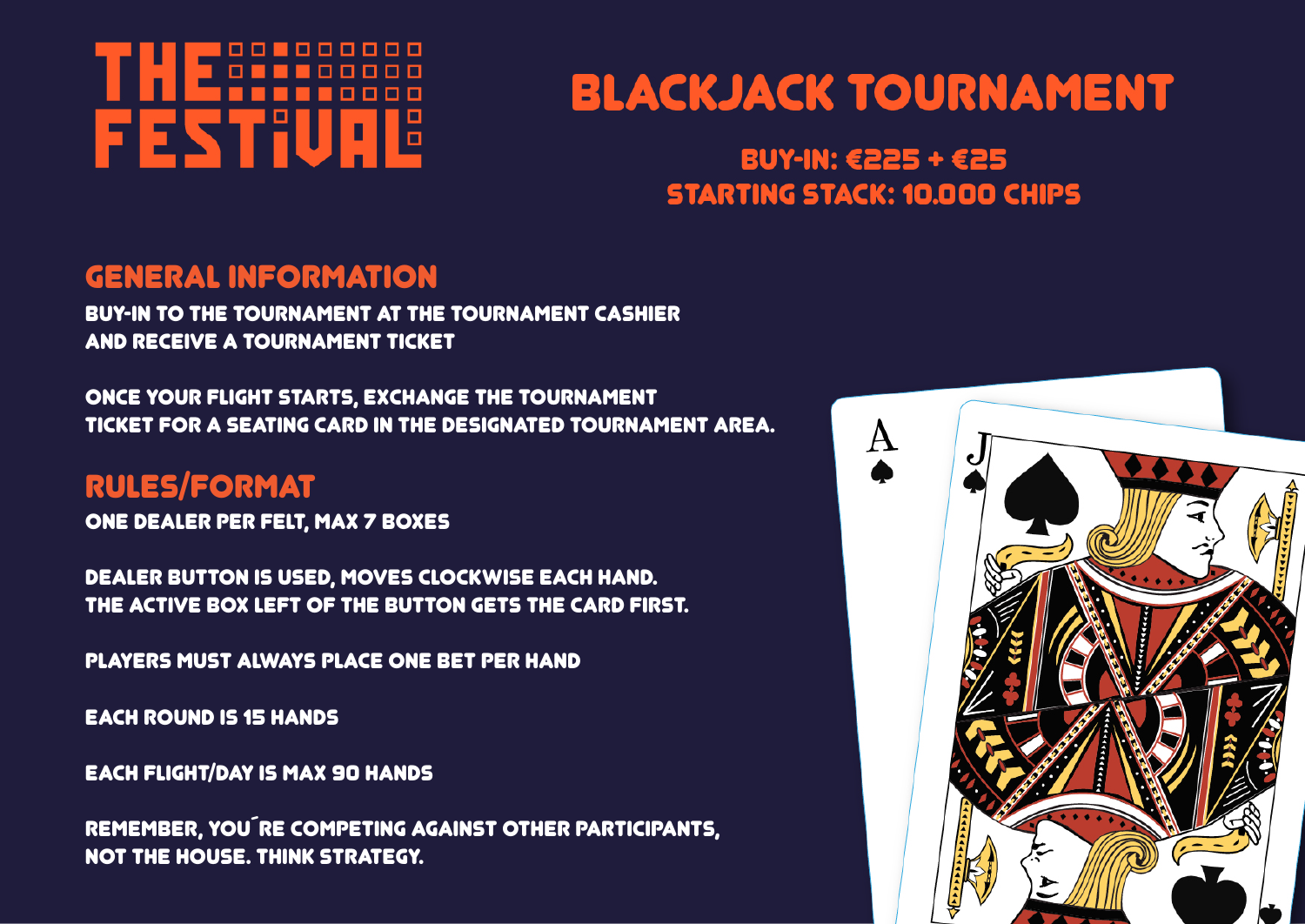# 00000000 FESTIU Iŏ

# **BLACKJACK TOURNAMENT**

## **BUY-IN: €225 + €25 STARTING STACK: 10.000 CHIPS**

## DAY<sub>1</sub>

Re-entry is possible within the first 45 hands (round 3) + 3 hands

After round 3, break 10min // end of the re-entry period

Stack surrender is possible within the re-entry period

Re-entry must be done immediately when busting

Rounds min/max bet 50/100 100/1000 200/2000 300/3000 500/5000 500/unl

Top 2 players from each table advance to day 2. IF A TABLE ONLY HAS 2 PLAYERS LEFT, THE TABLE CLOSES AND BOTH PARTICIPANTS HAVE ADVANCED TO TH

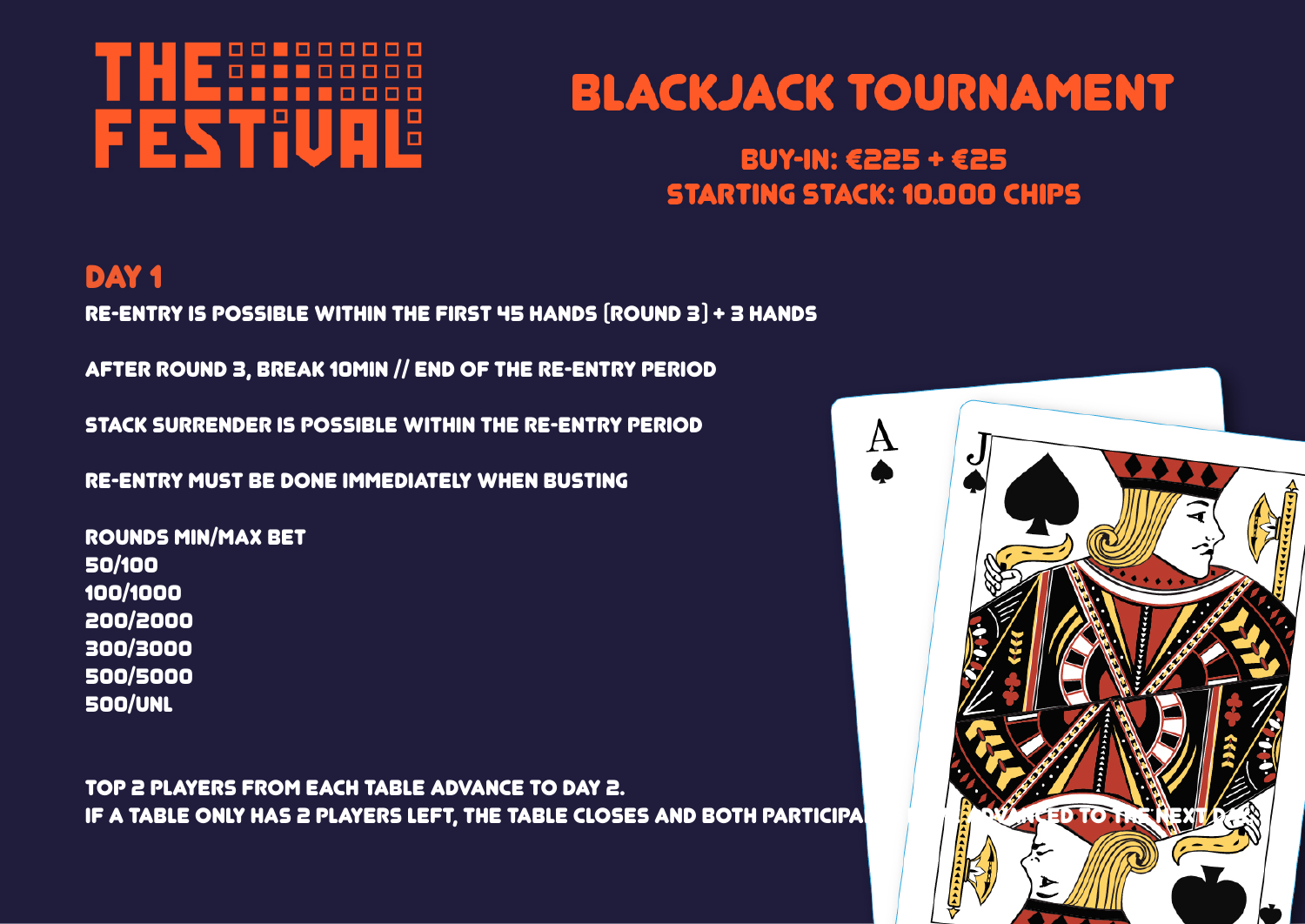# 00000000 FESTIU 15 р

# **BLACKJACK TOURNAMENT**

## BUY-IN:  $6225 + 625$ **STARTING STACK: 10.000 CHIPS**

# DAY 2

All players start with a new stack

Betting round and set-up as day 1 (no re-entry/extra 3 hands)

Top 2 players from each table advance to day 3. If a table only has 2 players left, the table closes and both participants have advanced to the next day.